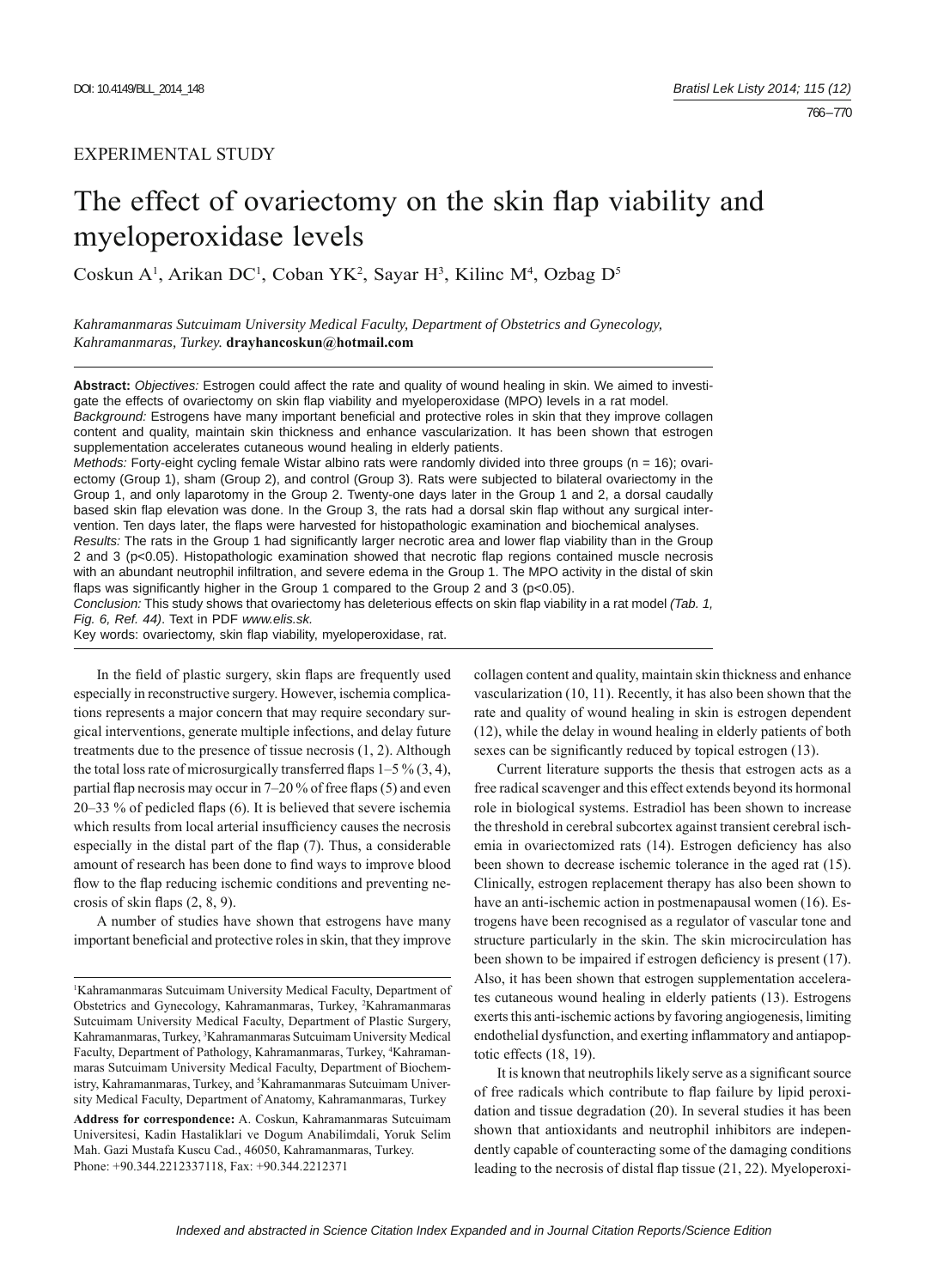| <b>Ovariectomy group</b> |         |         |  |  |  |  |
|--------------------------|---------|---------|--|--|--|--|
|                          | JI      |         |  |  |  |  |
| 0 <sub>day</sub>         | 21 days | 31 days |  |  |  |  |
|                          |         |         |  |  |  |  |
| Sham group               |         |         |  |  |  |  |
|                          | JI      |         |  |  |  |  |
| 0 <sub>day</sub>         | 21 days | 31 days |  |  |  |  |
|                          |         |         |  |  |  |  |
| <b>Control</b> group     |         |         |  |  |  |  |
| ⇓                        |         |         |  |  |  |  |
| 0 <sub>day</sub>         | 10 days |         |  |  |  |  |

**Figure 1. Experimental groups and protocol. (Ovariectomy( ↓); laparotomy**  $(\downarrow)$ ; flap constitution  $(\downarrow)$ ; flap removal  $(\downarrow)$ ).

dase (MPO) is a major neutrophil protein and has been found to be a reliable marker for detection of neutrophil accumulation in inflammed skin in vivo (23). Decreased tissue MPO content suggests a decreased neutrophil recruitment (24). Gurlek et al (25) reported a statistically higher MPO activity in the ischemia/reperfusion (I/R) group when compared to the sham group in their study. Also they demonstrated that administration of melatonin reduced the flap necrosis area and MPO activity in I/R injury of rat epigastric (axial pattern) flaps (25).

In the present study, we aimed to investigate the effects of ovariectomy (leading to endogenous estrogen deficiency) on skin flap viability and MPO levels in a rat model.

# **Methods**

All experiments in this study were performed in accordance with the guidelines for animal research from the National Institutes



**Fig. 2. Flap necrosis on the 10th postoperative day in ovariectomy group.**



**Fig. 3. Flap necrosis on the 10th postoperative day in sham group.**



Fig. 4. Histopathology of muscle necrosis with heavy neutrophil infil**tration (A) and severe edema (B) in ovariectomy group (H&E, origi**nal magnification ×20).



**Fig. 5. Histopathology of normal muscle, adipose tissue (A) and mild**  edema (B) in sham group (H&E, A; original magnification ×20, B; original magnification ×40).

![](_page_1_Figure_15.jpeg)

Fig. 6. Graphic represantation of mean flap viability rates in groups. **Values are mean ± standart error (SE).**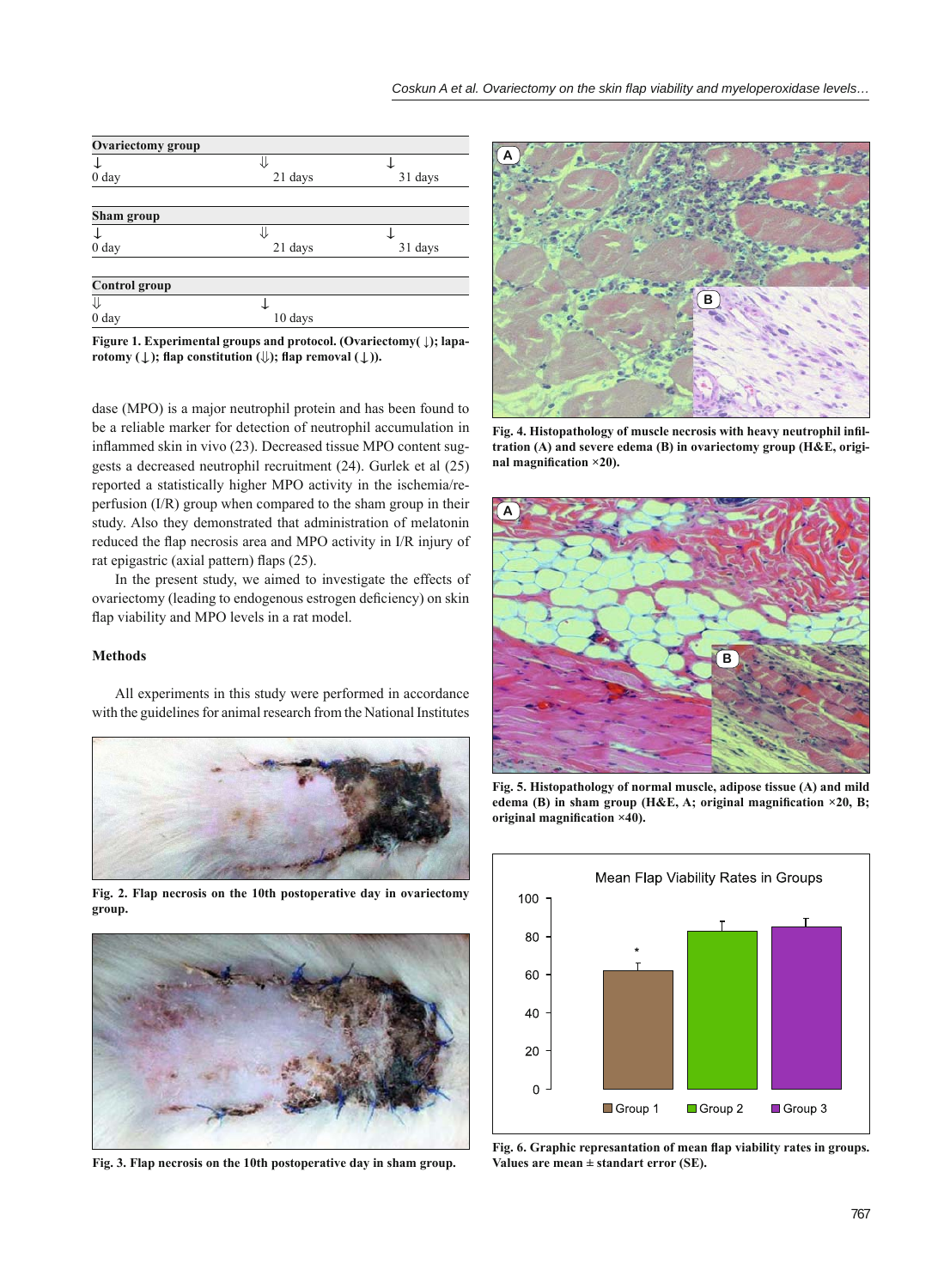# *Bratisl Lek Listy 2014; 115 (12)*

#### 766 – 770

of Health and were approved by our Animal Ethics Committee (Approval no. 2007/6-2).

### *Animals*

Forty-eight, 70-day-old, cycling female Wistar albino rats (weight range, 240–260 g) were obtained from KSU Animal Research Laboratory and all the rats were housed in individual cages under standard conditions and fed with rat-chow diet. All female Wistar albino rats were randomly divided into the three groups each with 16 animals as follows (Fig. 1):

Group 1 (Ovariectomy group): Bilateral ovariectomy was done and three weeks later (we waited 3 weeks to see the effect of ovariectomy on hormone levels as reported in studies (7, 26, 27)), a dorsal caudally skin flaps were constituted. Ten days later, skin flaps were removed.

Group 2 (Sham group): The rats had laparotomy without ovariectomy and three weeks later, dorsal skin flaps were constituted. Ten days later, skin flaps were removed.

Group 3 (Control group): The rats had a dorsal skin flap without any surgical intervention. Ten days later, skin flaps were removed.

Each group, which consisted of 16 rats, were further divided into 2 subgroups as following Group 1A, 1B; 2A, 2B; 3A, 3B. The skin flaps in A-subdivision were used for histopathological examination and the others (B-subdivision) were used for biochemical analysis.

Rats were anesthetized with 60 mg/kg of i.p. ketamine hydrochloride (Ketalar; Eczacibasi AS, Istanbul, Turkey), and anesthesia was maintained by additional injections of the same anesthetic.

#### *Flap model*

Mc farlane dorsal caudal-based flaps were used in the study. The dorsal skin was shaved and marked according to 3 x 8 cm of diameters. Then, the area was sterilized with povidone iodine (Biokadine, Kansuk, Turkey). The skin flaps including panniculus carnosus were elevated and sutured to the original bed with 3/0 prolene (Dogsan, Turkey).

All flaps were allowed to live for 10 days. At the end of the 10th day, the rats were sacrificed and the flaps were excised for pathologic and biochemical examination.

#### *Flap viability measurement*

The necrotic pattern of dorsal flaps were evaluated on the 10th day. Black eschar was clinically evident in all flap distal regions (Figs 2 and 3). These areas were traced to an acetate paper and calculation was done according to the measurements. Flap viability was represented as the following formula:

Skin flap viability = (Total flap area - Necrotic flap area) / Total flap area x 100

#### *Histopathologic assessment*

On the flap viability measurement day, the dorsal skin flaps were harvested for histopathologic examination. All skin flaps included skin, subcutaneous fat and muscle. The specimens were fixed in 10% neutral buffered formalin solution and then embedded in paraffin. Serial sections were cut using a microtome at a thickness of 4 mm and the sections were stained with hematoxylin & eosine (H&E). The histopathologic sections were examined for the presence of necrosis, inflammation (neutrophil infiltration) and edema in the flap tissues under a microscope (Olympus BX50F4, Tokyo, Japan) and were photographed (Figs 4 and 5). Five microscopy fields were used to determine the presence or severity of tissue damage. Examination and scoring of the flap sections was performed in a blinded fashion by the same pathologist.

#### *Measurement of Skin Flap Myeloperoxidase Content*

To determine flap neutrophil recruitment, the distal halves of the flaps were collected, weighted and homogenized in 10 mL of 0.5 % hexodecyltrimetyl ammonium bromide. Homogenate was centrifuged at 4000 rpm. Supernatant was collected and then the MPO activity of the supernatant was determined by a modification of the O-dianisidine method with spectrophotometer (10). Values expressed as MPO units  $g^{-1}$  tissue.

#### *Statistical analysis*

Statistical analysis was performed with the Statistical Package for Social Sciences (SPSS Inc., Chicago, IL, USA), version 15.0. Data were analyzed by the Kruskal–Wallis test followed by the Mann–Whitney U test as a post hoc test. The data were expressed as the means  $\pm$  standard of deviation (SD), and median (minimummaximum). Statistical significance was defined as  $p \le 0.05$ .

#### **Results**

All animals survived and no complication was seen during the test protocol. At the 10th postoperative day after the flap construction, there was an evident black eschar at the most distal regions in all of the flaps (Figs 2 and 3). Skin flap viability rates in the Groups 1, 2 and 3 were  $62 \pm 4.1$  %,  $83 \pm 4.9$  % and  $85 \pm 4.6$  %, respectively (Fig. 6).

The rats in the Group 1 had significantly larger necrotic area and lower flap viability than in the Group 2 and 3, as shown in Figure 2 and 3 ( $p < 0.05$ ). Histopathologic examination showed that necrotic flap regions contained muscle necrosis with an abundant neutrophil infiltration, and severe edema at the distal flap regions in the Group 1 (Fig. 4 A,B). The Group 2 and 3 had minimal edema without inflammatory reaction in the distal flap regions nearby to necrotic flap areas and the muscle necrosis was not detected (Fig. 5 A,B).

Flap tissue MPO activity (U/g wet tissue) of all groups is shown in the Table 1. The MPO activity in the distal of dorsal skin flaps was significantly higher in ovariectomy group compared to sham and control groups ( $p < 0.05$ ). There was no difference between the sham and control groups ( $p > 0.05$ ).

#### **Discussion**

The present study has shown that ovariectomy (as a result estrogen deficiency) could have a deleterious effect on skin flap in a rat model. In 1997, Ashcroft et al (28) demonstrated a link betwe-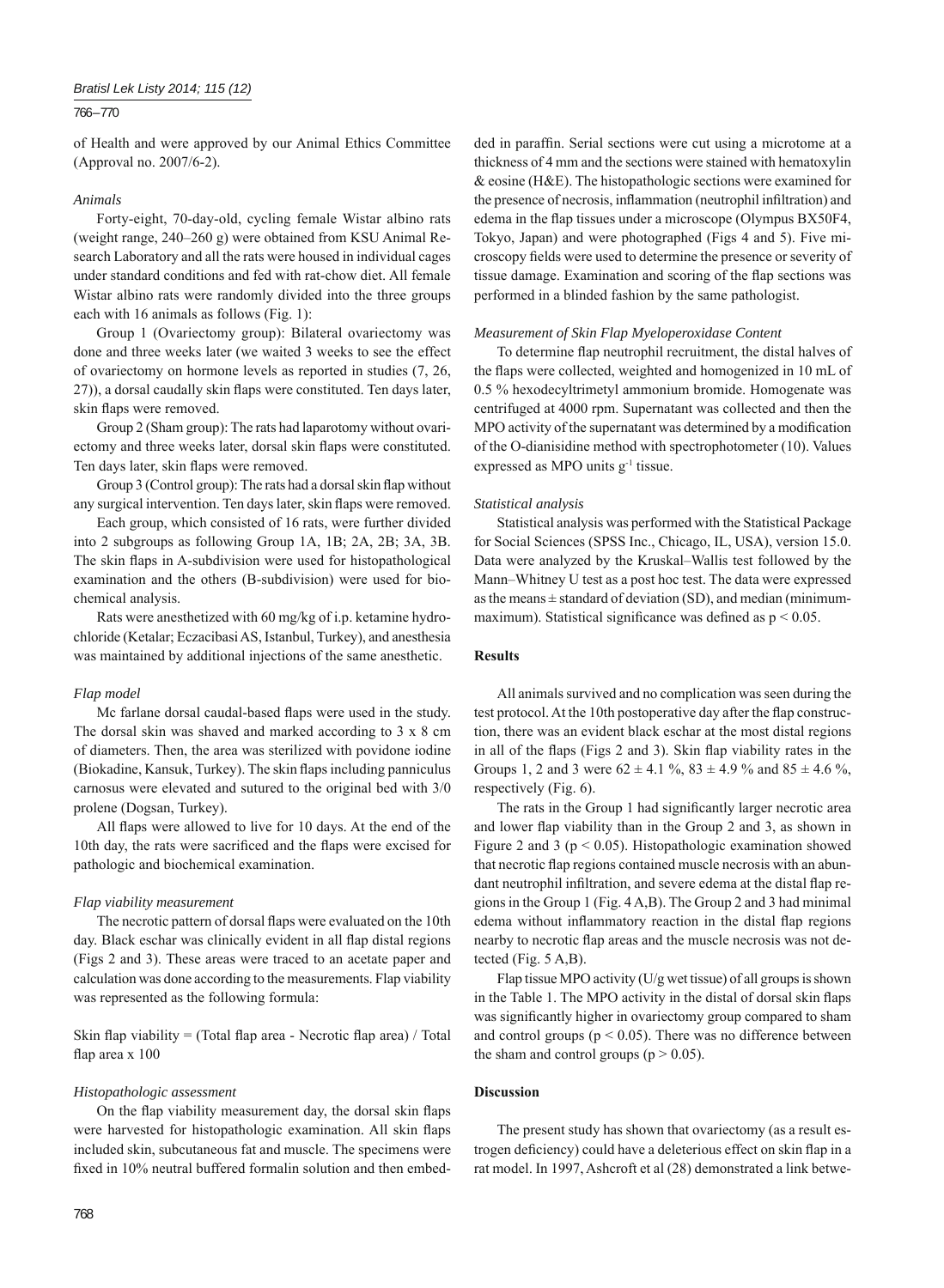|                 | Ovariectomy group |                   | Sham group      |                  | Control group   |                  |
|-----------------|-------------------|-------------------|-----------------|------------------|-----------------|------------------|
|                 | (Group 1)         |                   | (Group 2)       |                  | (Group 3)       |                  |
|                 | $n=8$             |                   | $n=8$           |                  | $n=8$           |                  |
|                 | $Mean \pm SD$     | Median (min-max)  | $Mean \pm SD$   | Median (min-max) | $Mean \pm SD$   | Median (min-max) |
| <b>MPO</b>      | $16.96 \pm 3.18*$ | 16.00             | $8.13 \pm 1.56$ | 8.09             | $7.56 \pm 1.91$ | 7.05             |
| (U/ wet tissue) |                   | $(13.60 - 21.40)$ |                 | $(6.12 - 11.20)$ |                 | $(5.60 - 10.80)$ |

#### **Table 1. Myeloperoxidase values in groups.**

Data are presented as mean  $\pm$  SD, median (min-max) (minimum-maximum) in Table 1. p<0.05 was considered to be statistically significant, \* p<0.05 vs sham and control group.

en the menopause and delayed healing of acute wounds in elderly women, after that there has been a concerted effort to describe and explain the roles of estrogens in wound inflammation. Recently Toutain et al (7) demonstrated that estrogen has preventive effect on skin flap necrosis through a prevention of ischemic-induced skin lesions. Estrogens increase collagen content and skin thickness and improve skin moisture. Declining estrogen levels are associated with a variety of cutaneous changes, many of which can be reversed or improved by estrogen supplementation (29). Decreased estrogen shows itself with thinned and decreased elasticity of dermis. Estrogens have been shown to exert a systemic anti-ischemic effect (30).

Previous studies demonstrated that the protective effect of estrogen is not confined to skin (31). Estradiol treatment given immediately at the time of ovariectomy attenuated central and peripheral production of proinflammatory cytokines after ischemic stroke (32). Interestingly, the protective effect of estradiol has been shown to occur in male rats in a trauma-hemorrhage experimental model (33). Not only estrogen, but also its analogues have been shown to be effective in producing a systemic anti-ischemic effect (34). The protection afforded by selective estrogen receptor agonists has been shown to be the result of up-regulation of heat shock proteins (35). Heat shock proteins improve musculocutaneous flap survival as shown by Wang et al. (36). The observed enhanced skin viability in this study may partially be due to estrogens' effect on skin microcirculation. Stojanovic et al (17) showed that endogeneous estrogens increases postischemic hyperemia in the skin microcirculation. Sex steroid hormones are known to have significant contributions on the regulation of cutaneous repair processes (37). Physiological studies on estrogen and wound healing suggested that hormone replacement therapy might play a beneficial role in cutaneous injury repair. Also estrogen has antiapoptotic effect as shown in ischemic brain (38) and heart (26, 39). In several studies it has been shown that estrogen promoted skin survival by enhancing the anti-apoptotic Bcl-2 expression in keratinocytes (7, 40).

In the present study for the first time, to our knowledge, we demonstrated increased tissue MPO activity in distal skin flap of ovariectomized rats. The protective effect of endogenous estrogens has been shown by Cuzzocrea et al. (41). This protective feature has been explained by antioxidative effects of estradiol (41). Estrogens trigger nitric oxide bioavailability through activation of endothelial nitric oxide synthase activity (42) and reduce production of reactive oxygen species (43). As mentioned previously, neutrophils are the significant source of free radicals (20) and it is well established that MPO-derived oxidants damage cells and tissues (44). So, increased tissue MPO activity, which is a sign of neutrophil accumulation could lead to flap necrosis in the abscence of estrogen in our ovariec-

tomy group. Similarly, Tyner et al (20), demonstrated a correlation between increased flap viability and a decrease in myeloperoxidase content in a rat model. They attributed the beneficial effects of propofol to the reduction in neutrophil activity within the flap (20).

In conclusion, our results showed that ovariectomy has unfavorable effects on skin flap viability in a rat model. There is a significant increase in tissue MPO levels, which is supported by abundant neutrophil infiltration in skin flaps of ovariectomized rats. The importance of endogenous estrogens is possibly reducing inflammatory reactions within the distal regions of skin flaps. Therefore, in combination with skin flap operations in natural or surgical menopausal women, prior estrogen replacement therapy may enhance the success of the operation. However, the lack of estrogen levels is a limitation of our study. Further studies that substantiate our results should be performed in ovariectomized models to show the protective effect of estrogen, which could be used to help healing of any incision on skin in women with estrogen deficiency.

#### **References**

1. Kerrigan CL. Skin flap failure: pathophysiology. Plast Reconstr Surg 1983; 72: 766–777.

**2. Davis ER, Wachholz JH, Jassir D, Perlyn CA, Agrama MH.** Comparison of topical anti-ischemic agents in salvage of failing random-pattern skin flaps in rats. Arch Facial Plast Surg 1999; 1: 27–32.

**3. Moran SL, Nava G, Behnam AB, Serletti JM.** An outcome analysis comparing the thoracodorsal and internal mammary vessels as recipient sites for microvascular breast reconstruction: a prospective study of 100 patients. Plast Reconstr Surg 2003; 111: 1876–1882.

**4. Nahabedian MY, Momen B, Manson PN.** Factors associated with anastomotic failure after microvascular reconstruction of the breast. Plast Reconstr Surg 2004; 114: 74–82.

**5. Banic A, Boeckx W, Greulich M et al.** Late results of breast reconstruction with free TRAM flaps: a prospective multicentric study. Plast Reconstr Surg 1995; 95: 1195–1204.

**6. Moran SL, Serletti JM.** Outcome comparison between free and pedicled TRAM flap breast reconstruction in the obese patient. Plast Reconstr Surg 2001; 108: 1954–1960.

**7. Toutain CE, Brouchet L, Raymond-Letron I et al.** Prevention of skin flap necrosis by estradiol involves reperfusion of a protected vascular network. Circ Res 2009; 104: 245–254.

**8. Duarte SI, Gomes HFC, Ferreira LM.** Effect of dimethyl sulphoxide on necrosis of skin flaps in rats. Can J Plast Surg 1998; 6: 93-97.

9. Jurell G, Jonsson CE. Increased survival of experimental skin flaps in rats following treatment with antiadrenergic drugs. Scand J Plast Reconstr Surg 1976; 10: 169–172.